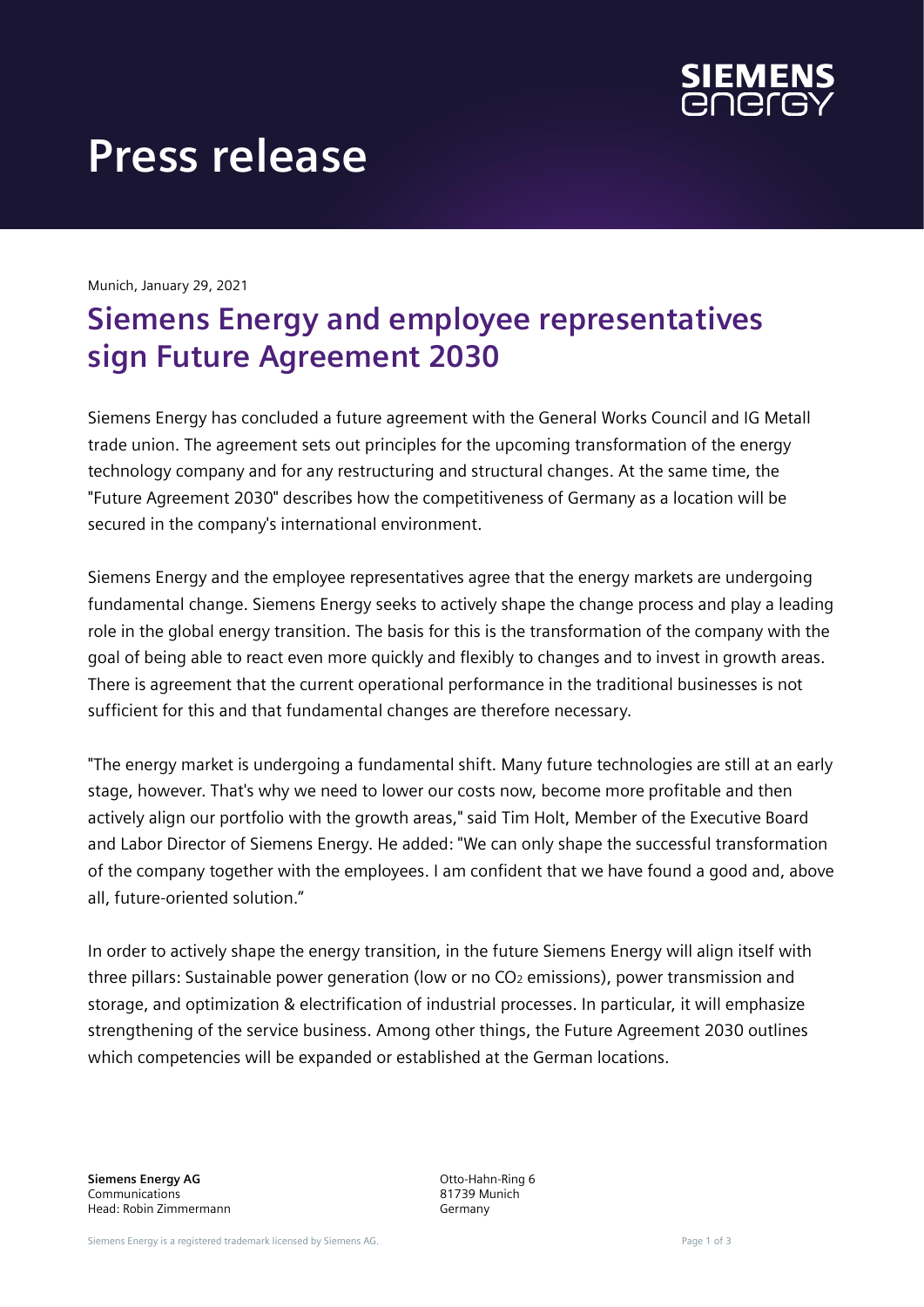### **Press release**



The Future Agreement 2030 provides for existing locations in Germany to be maintained in principle and, if possible, no sites having to be closed. The parties expect that, as far as possible, there will be no operational redundancies as part of the transformation. The common goal is to enable the necessary personnel adjustments through "voluntary measures". These will take precedence over operational redundancies.

"This agreement is a clear commitment to Germany as a location and to our employees. We are of one mind with the company management that, even where there are differences of opinion, a mutual, internal agreement shall always take precedence," said Robert Kensbock, Chairman of the Siemens Energy General Works Council.

In addition, Siemens Energy and the employee representatives agree that training young people is a social responsibility and plays an important role at Siemens Energy. In the future, the company will strive to reach a training quota of 4.5% across all training levels. All trainees will thereby be skilled such that permanent employment is generally possible after completion of their training.

Jürgen Kerner, chief cashier of IG Metall: "The energy transition, which we all want, will confront Siemens Energy with many challenges with massive impacts on not only their products and activities, but also on their locations and employees. This Future Agreement defines a framework for shaping this change together and to give the employees fair perspectives. The clear willingness to avoid redundancies and the commitment to a constructive dialog with employee representatives show that social responsibility will not be left behind as the company realigns itself – people won't be jettisoned just for the sake of achieving the margin."

Otto-Hahn-Ring 6 81739 Munich Germany